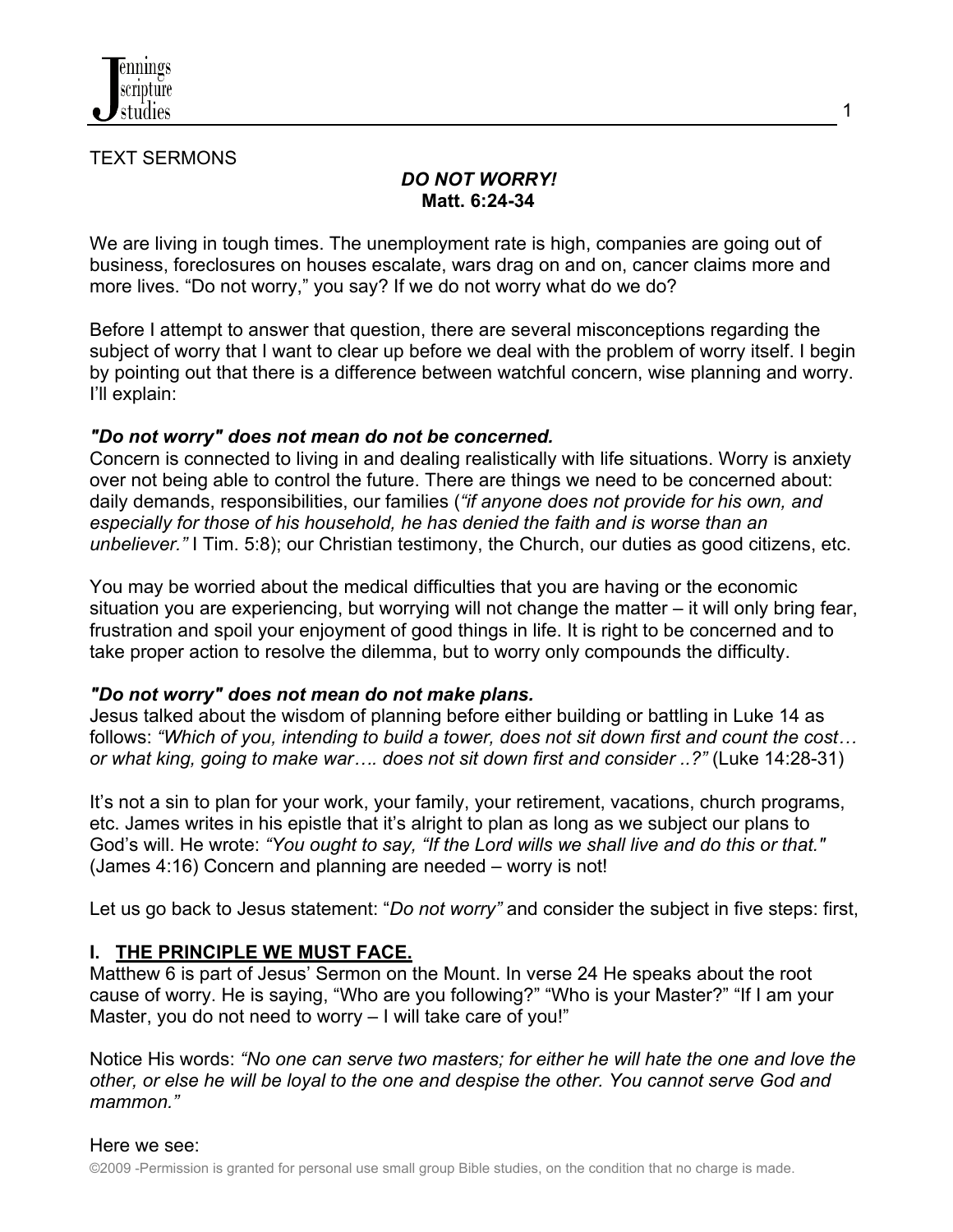**A. The disaster of dual leaders.** *"No one can serve two masters…."*

Trying to please two Masters, two supervisors, two overseers will result in displeasing both causing conflict, confusion and frustration which are the symptoms of worry.

**B. The discord of divided loyalties.** "…*either he will hate the one and love the other, or else he will be loyal to the one and despise the other. You cannot serve God and mammon."* Or, as another translations reads, *"You cannot serve God and worldly riches."*

Jesus is telling us that the weed of worry that grows in the lawn of our lives is the result of being double-minded. The Greek word for "worry" means "to divide the mind." Living as though we are totally responsible for everything in our lives, while saying that we believe that God is responsible is to have a divided mind.

James, in his letter, says that such a person is *"double-minded, and unstable."* (James 1:8) The principle that we must face is this: We have a loving heavenly Father Who is our Master – we should trust Him, be loyal to Him and not worry!

# **II. THE PROBLEM WE OUGHT TO ADDRESS.**

Our Lord was clear when He said: *"Therefore I tell you, do not worry about your life, what you will eat or drink; or about your body, what you will wear. Is not life more important than food, and the body more important than clothes?"* (Matthew 6:25).

*"I tell you" -* This is Jesus speaking - this is the Holy Word of our Heavenly Father to His children! What does He say to us? *"Do not worry."* Three times in Matthew 6 the Lord Jesus said, "*do not worry"*:

- *Do not worry about your life* v.25
- *Do not worry about food, clothing*  v.31
- *Do not worry about tomorrow v.34.* Consider:

**A.** *The Meaning Of Worry.* The words *"take no thought"* in the King James Version is "*do not worry*" or *"do not be anxious"* in other versions.

Our English word "*worry*" comes from an old German word "*wurgen*" which means "*to choke or to strangle*." "Worry" came to mean: "mental strangulation from anxiety over something anticipated." Worry clouds the mind and keeps us from seeing and comprehending things clearly.

**Illust.** Worry is a lot like fog. The Bureau of Standards in Washington, D.C. put out an article about the composite elements of fog. It said that a dense fog that covers a city block 100 ft. deep is composed of approximately one 16 oz. glass of water divided into 60,000 million drops. There is not much substance to fog, but it can cripple an entire city. Worry is like fog. There is not much to it - a few drops of fear, anxiety and imagination and we are all fogged up with worry!

**B. The Menace Of Worry.** Worry is a very dangerous thing. It takes an awful toll on our bodies, minds and spirits.

# *It affects us physiologically.*

©2009 -Permission is granted for personal use small group Bible studies, on the condition that no charge is made.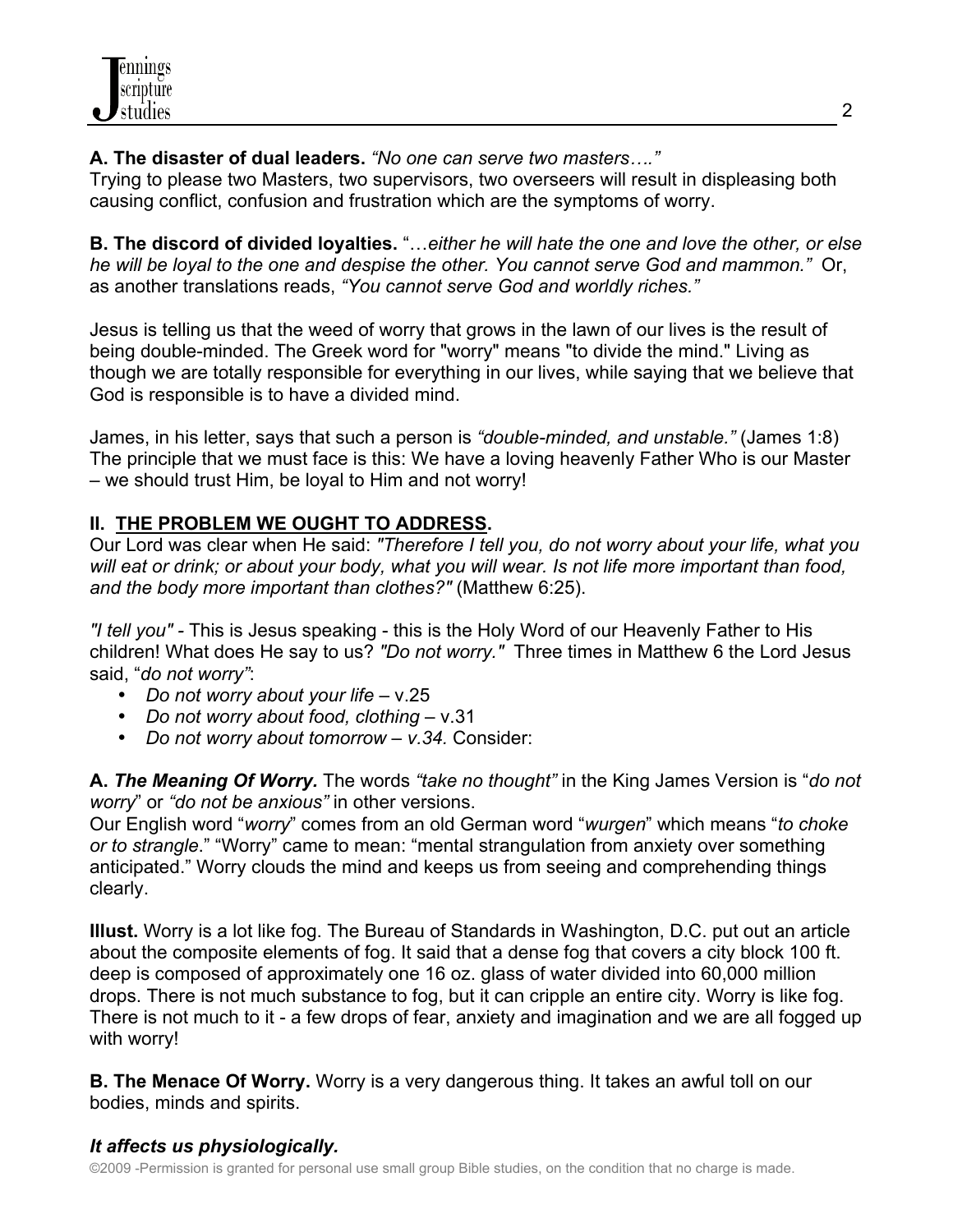Dr. Charles Mayo of the famous Mayo Clinic said, "Worry affects the circulation, the heart, the glands and the whole nervous system. I have never known a man to die of overwork, but I have known a lot who died of worry. Ulcers are caused not so much by what you eat, but by what is eating you!" A John Hopkins U. doctor says, "We do not know why it is that worriers die sooner than the non- worriers, but that is a fact."

**Illust.** My wife had a friend in college who had an assignment for speech class. Her assignment was to give a speech on "Worry." In her introduction she said, *"I was awake all night worrying about this talk on worry!"* Worry is a thief – it robs of sleep, peace of mind, etc.

#### *It affects us psychologically.*

Psychologists have now come up with a name for chronic worriers: GAD – Generalized Anxiety Disorder. Think of the many that it has driven to the point of mental imbalance. We have heard the common statement: *"He is worrying himself to death."* That is no exaggeration in some cases.

#### *It affects us spiritually.*

Jesus said, *"do not worry"* – that is a command just as forceful as the commands: *"You shall not murder"; "You shall not commit adultery"; "You shall not steal" etc.* Worry is sin! It is understandable for sinners to be worried about food, shelter and clothing. But Christians should know better! Why would Jesus suffer and die for the same children He planned to neglect? Worry causes us great harm physically, mentally and spiritually.

Jesus not only talks about a principle here and our problem, but He talks about our Parent, and therein is the reason why we should not worry.

### **III. THE PARENT WE CAN TRUST.**

Two times Jesus used the phrase *"your heavenly Father"* when speaking about worry: *"Your Heavenly Father feeds them."* (v.26) *"Your heavenly Father knows you need them."*(v.32)

The emphasis that we must not miss is this: we have a Parent; we are not God-forsaken orphans! Our Heavenly Father, who cares for birds cares for our earthly needs, therefore, we should not worry, but trust!

### **A.** *He Provides What We Consume.*

"*Therefore I say to you, do not worry about your life, what you will eat or what you will drink…"* (V. 25)

In v. 26 He cites the birds as an example of His care: *"Look at the birds of the air for they neither sow nor reap nor gather into barns; yet your heavenly Father feeds them. Are you not of more value than they?"* 

The psalm writer said, "*These all look to you to give them their food at the proper time. When you give it to them, they gather it up."* (Psalm 104:27-28) "You give – they gather." God provides but they must peck! You've probably heard about the two birds talking:

### *"Said the robin to the sparrow,*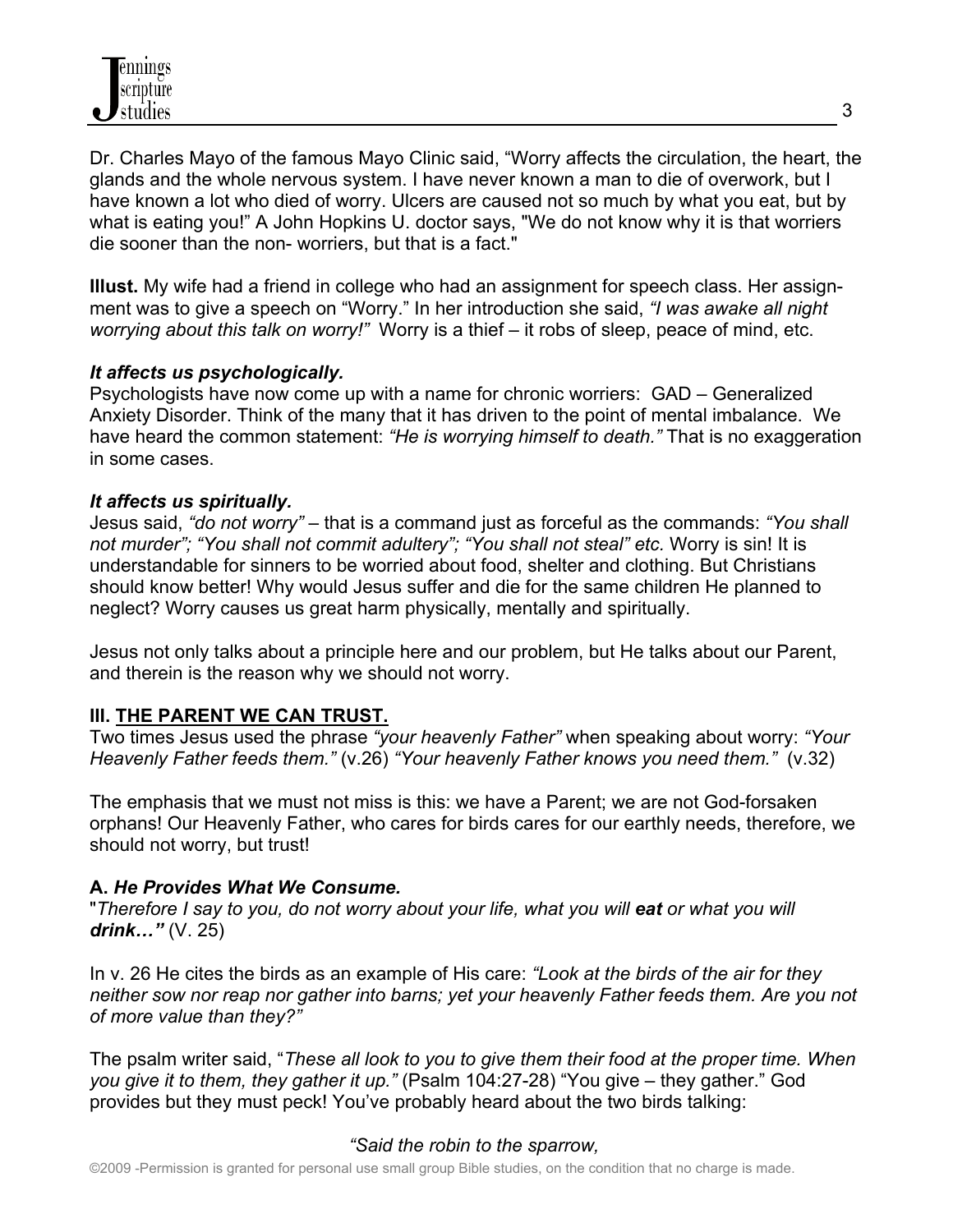*I would really like to know, Why these anxious human beings Rush about and worry so.* 

 *Said the sparrow to the robin, I don't know, but it must be They have no Heavenly Father Such as cares for you and me."*

# **B.** *He Provides Our Covering.* **Vs. 28-32**

*"And why do you worry about clothes? See how the lilies of the field grow. They do not labor or spin. Yet I tell you that not even Solomon in all his splendor was dressed like one of these. If that is how God clothes the grass of the field, which is here today and tomorrow is thrown into the fire, will he not much more clothe you, O you of little faith? So do not worry, saying, 'What shall we eat?' or 'What shall we drink?' or 'What shall we wear?' For the pagans run after all these things, and your heavenly Father knows that you need them."* (vs.28-32)

He clothes fowls, fields, flowers; will He not care for His followers? We worry about earthly problems because we do not trust our heavenly Parent's promised providential provision! He knows that we need food and clothing; we are more important to Him than fowls, fields and flowers. He will not forget us! We are not to live like the "pagans" who *"run after all these things."* (v.32)

**Illust:** Martin Luther, the great church reformer, was going through an extended period of depression and worry. One day his wife dressed in the black clothing of a mourner – a black dress, veil etc. Martin said to her, "Who has died?" His wife replied, "God." "God!" said Luther. "How can you say such a thing?" His wife said, "I am only dressing like you are living. You are acting like God died." He realized he was denying his belief by his behavior and changed from worrying to trusting.

Let us do the same for we have a Parent Who is too good to be unkind and too wise to make mistakes. He never slumbers or sleeps, He has never lost a sheep and He is a Father Who is always *"near at hand."* (Jeremiah 23:23) Take comfort and encouragement from the testimony of David: *"I have been young, and now am old; Yet I have not seen the righteous forsaken, nor his descendants begging bread. He is ever merciful, and lends; and his descendants are blessed."* (Psalm 37:25,26)

### **IV. THE PRIORITY WE SHOULD PURSUE. V. 33a**

"*But seek first his kingdom and his righteousness, and all these things will be given to you as well."* There are two essential thoughts to take away from this verse:

### **A.** *The First Concerns The Primary Thing in Life.*

The main priority to pursue in life is to put God first: *"Seek first the kingdom of God and His righteousness"* - that is to be the preeminent priority in our lives - more important than food and clothing, life or death.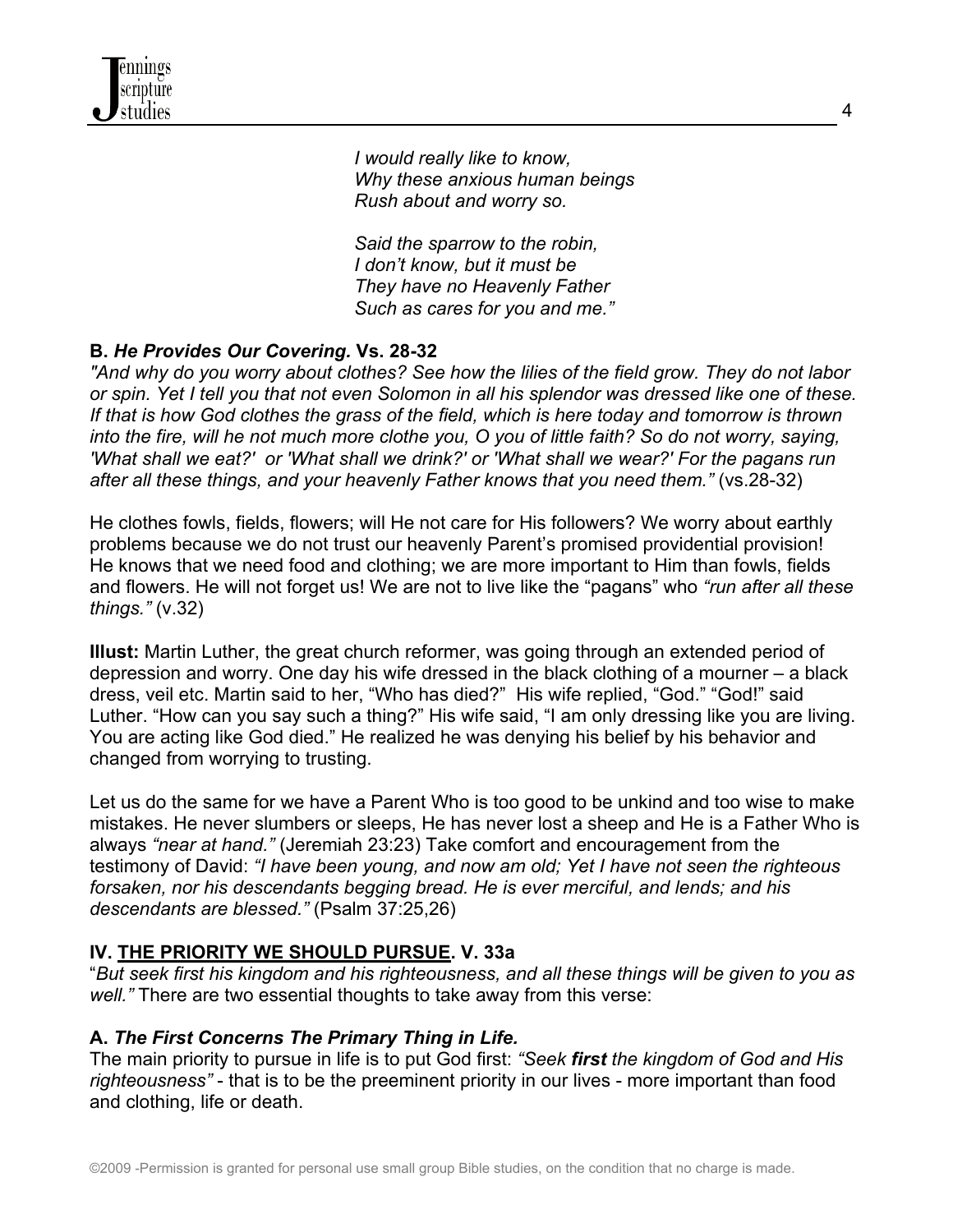Earlier in this same chapter we have what we call the Model Prayer. Notice that the model reads: *"This, then, is how you should pray: " 'Our Father in heaven, hallowed be your name, your kingdom come, your will be done on earth as it is in heaven. Give us today our daily bread…."* (Matt.6:9-11)

Did you notice that His Kingdom interests are mentioned first and our "daily bread" is mentioned second? The eternal has priority over the temporal, the Kingdom first then Bread! The #1 priority is to put God first in our lives. That is the antidote to worry. If we are not seeking God first, no wonder we are worried!

Worry is the warning light on the dash-board of our lives, warning us that God is really not first in our lives at that particular moment. You see, when we worry we are acting as though God is not big enough to handle whatever problem it is that is causing us to fret and be anxious. The cure for worry? Put God first! If He is not first in your life, rearrange your priorities.

### **B.** *The Second Concerns The Secondary Things in Life.*

"…. *and all these things will be given to you as well."* What things? All the things that we are so prone to worry about: food, clothing, care etc. Who made you? Who established the requirements for food, shelter, and clothing? God did! He is our Creator, and He is also our Sustainer. God takes care of His creation!

**Illust.** Hymn: "God Will Take Care of You"

 *"Be not dismayed what'er betide, God will take care of you; All you may need He will provide, God will take care of you."* 

**Illust.** As I went walking recently I met one of my neighbors who was on his daily walk. As we walked and talked, I asked him about his upcoming doctor's appointment. He made a very revealing statement when in all seriousness he said, *"I am worried that I am worrying too much!"* Worried about worrying is double jeopardy! If our priorities are properly arranged we need have no worry at all.

### **V. THE PROMISE WE NEED TO EMBRACE.**

"….*and all these things will be given to you as well."*

### **A.** *The Guaranty That Jesus States.*

Do you want a written guarantee that God will provide? Here it is in writing! Note:

1. The *nature* of that which He promises: *"things."* Most worrying is about "things" – tangible things like food, drink, and clothing. Let us keep "things" in proper perspective.

2. The *number* of that which He promises: "*all*" – "*all things*." He promises not "some" but "all." *"My God shall supply all your need according to His riches in glory by Christ Jesus."* (Phil. 4:19)